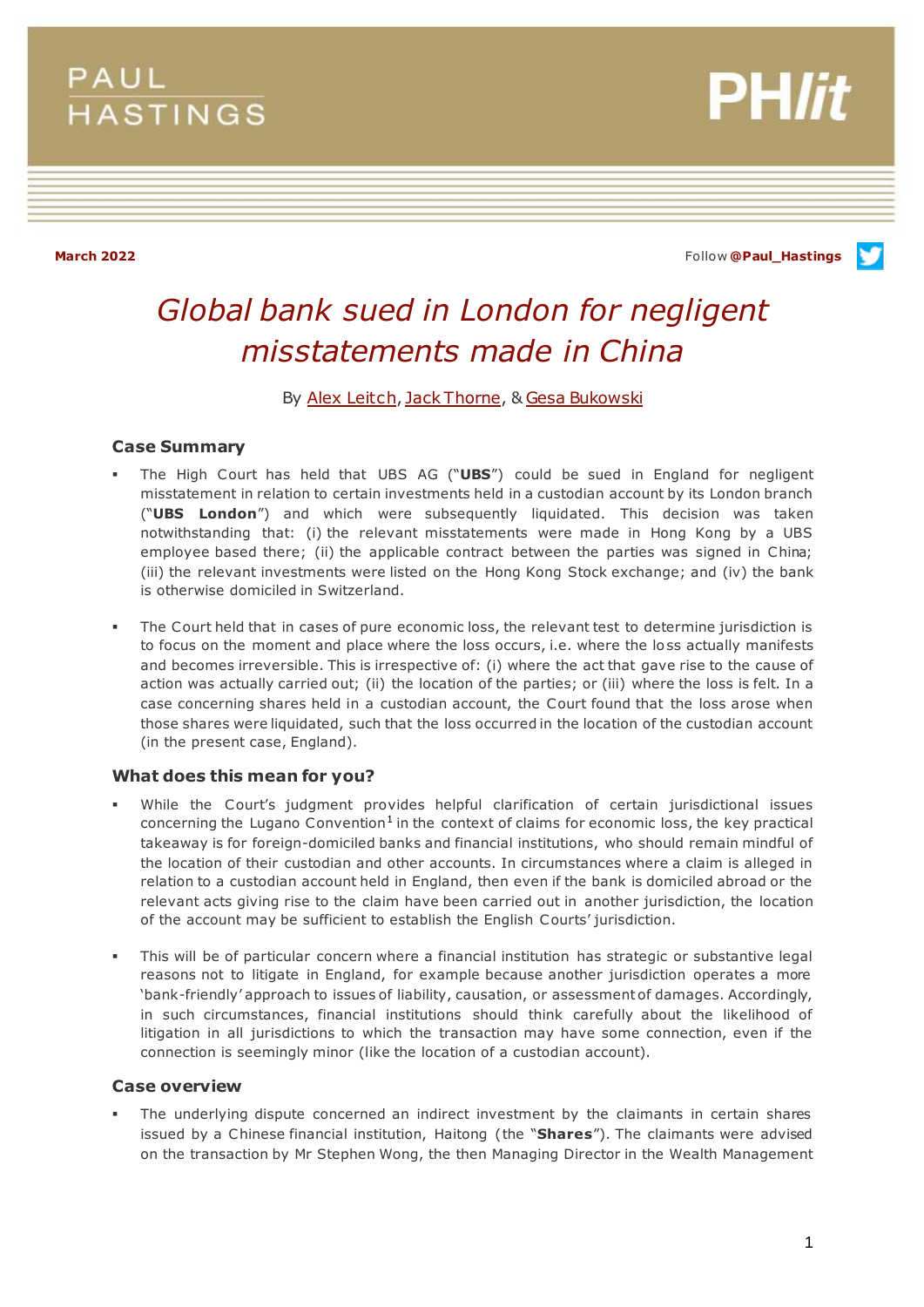Division of UBS who was based in its Hong Kong branch ("**UBS HK**"). The claimants purchased the Shares, which were listed on the Hong Kong stock exchange, partly with the help of a loan facility provided by UBS London, which took security by holding the investment in its custodian account. The underlying documentation (all of which was signed in China) provided UBS London with mandatory prepayment rights in respect of the loan, but Mr Wong represented to the claimants that UBS had a policy not to strictly rely on those rights and to act in the claimants' best interests by providing finance on the best possible terms.

- Following a drop in value of the Shares in July 2015, UBS London exercised its mandatory prepayment rights, sold the Shares and later remitted USD 4.7million to the claimants, being the amount remaining after all fees and charges had been applied. The claimants subsequently issued proceedings in the English High Court for economic loss in the amount of USD 495million against UBS London, which they allege was caused by: (i) UBS London exercising its mandatory prepayment rights; and (ii) the misstatements by Mr Wong that UBS had a policy not to strictly enforce such rights. UBS London disputed the English Court's jurisdiction and therefore the question for Court was whether it had special jurisdiction under Article 5(3) and/or Article 5(5) of the Lugano Convention, which continues to apply to proceedings issued before Brexit.
- Pursuant to Article 5(3) of the Lugano Convention, *"a person domiciled in a state bound by this Convention may, in another state by this Convention, be sued … in matters relating to tort, delict or quasi-delict, in the courts for the place where the harmful event occurred or may occur"*  (emphasis added). The Court therefore had to grapple with the issue of where the damage in a case of economic loss had occurred.
- The Court drew a careful distinction between situations where, at the time of the misstatement, the item which was the subject of the misstatement was already less valuable than indicated at the time the item was transferred to the claimant, and situations, such as the present one, where at the time of the misstatement, the claimants were not less well off as the value of the Shares could have gone up or down. The Court therefore rejected the principle under English law that the damage usually occurs where the misstatement is made, relying instead on European case law to investigate where the damage actually arose.
- The Court noted that the concept of damage could not simply be answered by reference to the place of the party's assets or where it "feels" the economic effect of the loss, rather the focus ought to be on the moment and place where the loss occurs. In the present case, it could not reasonably be said that the loss occurred when UBS employee, Mr Wong, made the misstatements in Hong Kong, nor when the claimants relied on them when signing the underlying transaction documentation in China, nor where the damage was suffered (i.e. felt) by the claimants. Instead, the Court held that the *most natural analysis* was to view the loss as occurring where *the Shares were liquidated* and it therefore followed that the loss manifested directly in the custodian account held by UBS London in London. It was at this point that any potential damage created by UBS's alleged negligent misstatements actually manifested and became certain and the Court therefore rejected UBS's challenge to the jurisdiction.
- As the Court found that it had jurisdiction under Article 5(3) of the Lugano Convention, the arguments under Article 5(5) became moot, but the Court briefly addressed them regardless. Pursuant to Article 5(5) of the Lugano Convention, *"a person domiciled in a state bound by this Convention may, in another state by this Convention, be sued …as regards a dispute arising out of the operations of a branch…in the courts for the place in which the branch…is situated"*. The Court noted that the fact that UBS HK was heavily involved did not preclude there being a sufficient nexus to UBS London which had been identified as a party to the documentation from the beginning. In addition, it was the actions of UBS London (in exercising its mandatory prepayment rights) which ultimately led to the actionable tort.